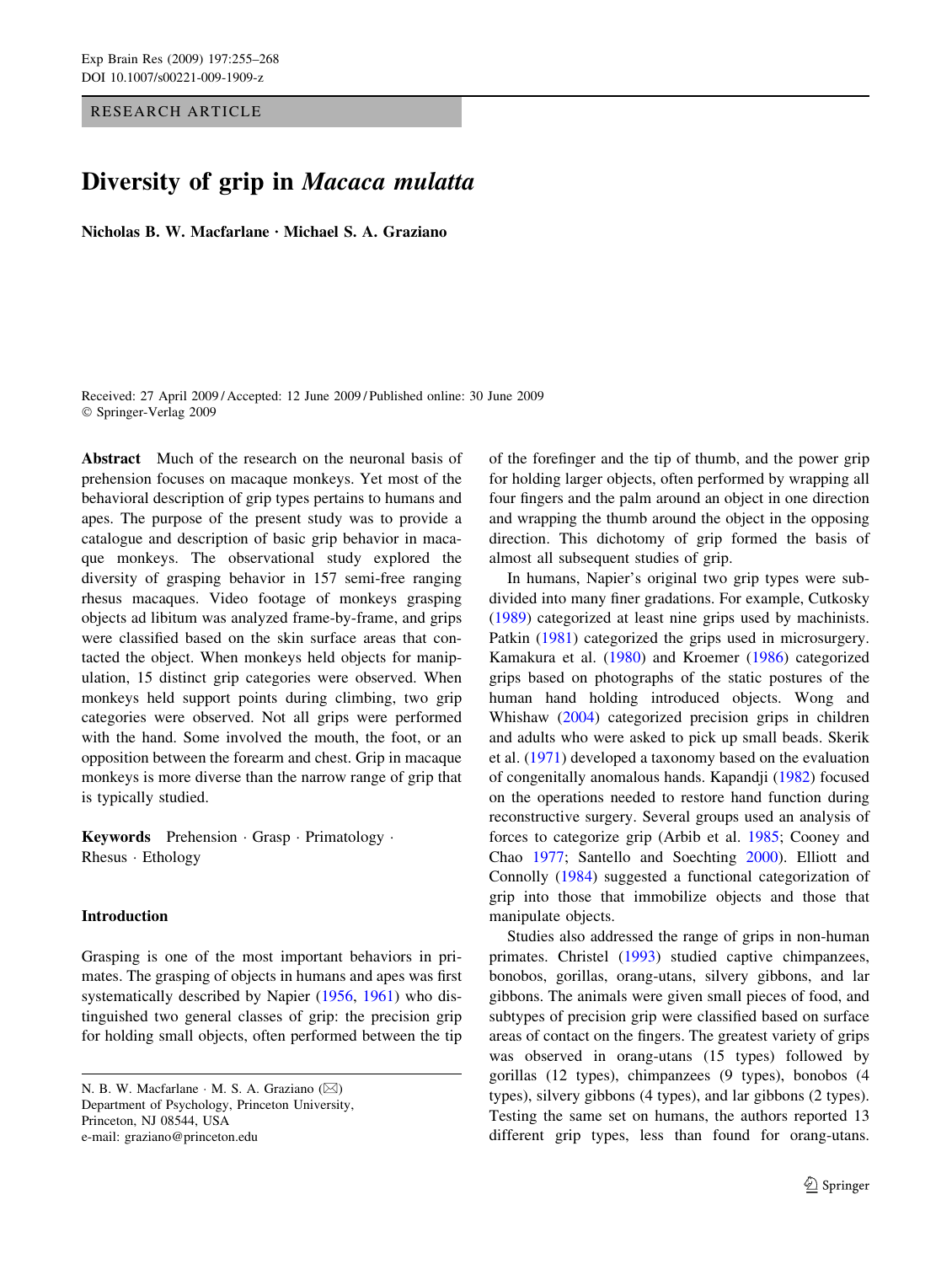Pouydebat et al. [\(2006](#page-13-0)) used a different set of introduced objects to test precision grip in captive chimpanzees, gorillas, orang-utans, baboons, capuchins, macaques, and humans, and confirmed that precision grip can be divided into a variety of subtypes. Spinozzi et al. [\(2004](#page-13-0)) tested grip in capuchin monkeys and reported 16 precision grip variants and 4 power grip variants based on surface areas on the hand that contacted the object. Marzke and Wullstein [\(1996](#page-13-0)) also proposed a taxonomy of grip in captive chimpanzees manipulating introduced objects.

The neuronal mechanisms responsible for the control of grip have been studied particularly in macaque monkeys (e.g. Murata et al. [2000;](#page-13-0) Raos et al. [2006](#page-13-0); Rizzolatti et al. [1988;](#page-13-0) Sakata et al. [1995\)](#page-13-0). Yet the behavioral work described above, in which grip types were studied and catalogued, focused mainly on humans and apes. Relatively less work was reported on macaque monkeys. The purpose of the present study was to describe and catalogue common kinds of grips of macaque monkeys in a naturalistic setting, to determine the grip types they normally produce rather than the grip types that they can in principle learn in a laboratory setting. In addition to providing a general description of grip types, we asked three interrelated specific questions.

#### Diversity of hand grips in macaques

Do macaques rely on a small repertoire of stereotyped grips such as a precision grip and a power grip, or do they use a large assortment of grips?

#### Diversity of body parts in macaque grip

Almost all studies of grip have focused on the fingers of one hand. Yet grip —if defined as a squeezing force applied to an object in order to hold it or manipulate it—is not at all limited to a single hand. Humans, for example, grip a basketball between two hands, a rolled-up newspaper between the upper arm and the torso, a can of beer between the knees, a piece of laundry between the chin and the upper chest, a pen in the mouth, a telephone between the head and the shoulder, and a stack of books between the forearm and the chest. Grip, in humans, has been generalized to include the opposition of any two body parts to hold an object. Do macaque monkeys grip only with the hand, mouth, and foot, or do they show evidence of a generalized concept of grip that is applied to any body parts that can be opposed?

#### Compound grips in macaques

Almost all studies of grip cited above focused on how a single object is gripped in the hand. Yet humans have a remarkable ability to grip many objects at the same time. For example, when picking up pennies that have spilled on the floor, we pinch up the pennies between digits 1 and 2, and temporarily store the already-picked-up pennies between the palm and digits 3–5. One hand is performing two grip functions simultaneously. In another example, the one-handed-bottle-opening behavior, we grip the neck of a soda bottle between the palm and digits 3–5, pinch the cap between digits 1 and 2, and then apply a differential force between the two grips, unscrewing the cap. Do macaque monkeys show these compound grips in their natural behavior, or are they limited to a single grip in one hand at one time?

To address these basic questions about grip behavior in macaque monkeys, we collected and analyzed video footage of semi-free-ranging rhesus macaques living unrestricted on the island of Cayo Santiago. We did not introduce specific objects to test grip types; instead we videotaped unobtrusively with a zoom lens to capture the range of grips typical of normal, daily behavior.

Because of our focus on grip behavior, and because of the need of high quality footage from the correct angle to clearly identify the grip, we were unable to collect a large amount of grip data from each individual monkey. Due to natural movement through the environment, monkeys changed position with respect to the camera, occluding their hands, or disappeared into foliage or crowds of other monkeys, or spent long periods of time resting without gripping. We were able to film only an average of 35 clearly identifiable grips per monkey. For this reason, we filmed a large number of monkeys (157) such that the total number of clearly filmed, identifiable grips was 5,554. Because of this method of sampling a small number of grip instances for each monkey over many monkeys, the results provide a description of the natural range of grip in a population, not in an individual. It is possible that individual monkeys had a smaller grip repertoire than we observed in the population.

#### Methods

#### Subjects

Video was collected on 157 semi-free-ranging adult rhesus macaques (Macaca mulatta) as well as an unspecified number of semi-free ranging infants all living on the island of Cayo Santiago. Because all adults in this population are tattooed, it was possible in post-analysis to determine the identity, sex, age, and number of adults in the video footage. The infants, however, are not tattooed and therefore the identity, sex, and number of infants on the video footage cannot be determined. The video footage included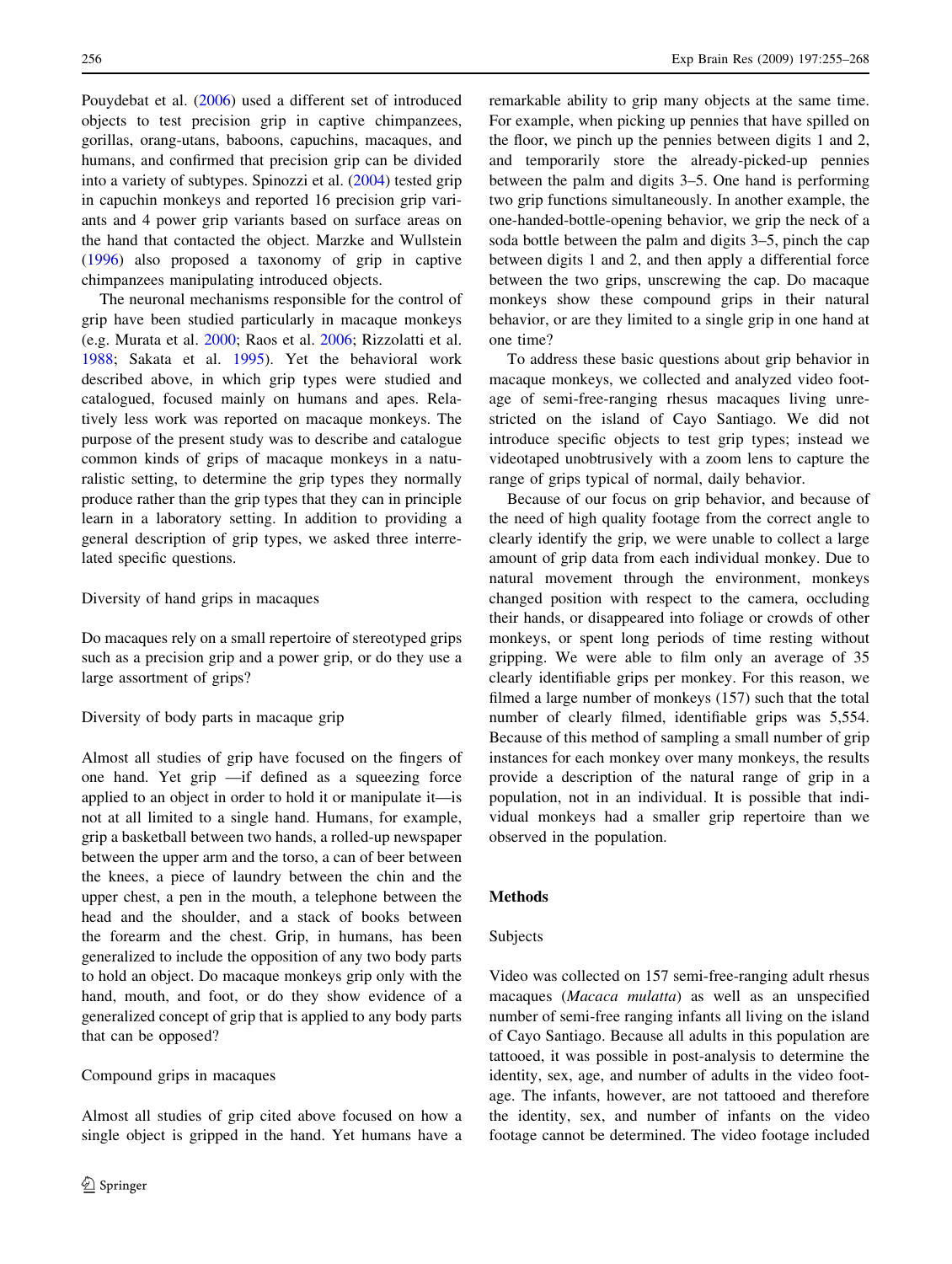90 adult females and 67 adult males from six different social groups. Subject ages ranged from less than a year to 22 years old. This research was conducted according to the guidelines set out by the Caribbean Primate Research Center, National Institutes of Health and the University of Puerto Rico Medical Sciences Campus Institutional Animal Care and Use Committee.

# Field site

The field site was the 15.2 ha island of Cayo Santiago which lies 1 km off the South-East coast of Puerto Rico (for a comprehensive description of the island see Rawlins and Kessler [1986](#page-13-0)). Occupied by an introduced population of semi-free-ranging rhesus macaques (M. mulatta) since 1938, the island now contains approximately 950 monkeys living in naturally formed social groups. All animals are direct descendants of the original 409 monkeys imported from India (Caribbean Primate Research Center [2007](#page-13-0)). The animals live in semi-wild conditions. They are fed a diet of monkey chow that they themselves supplement with grass, fruit, flowers, and dirt. Water is available ad libitum from dispensers. There are no predators, and there is no medical intervention by vets, hence the term semi-free-ranging.

#### Data collection

A total of 15 h of monkey-grasp video footage was collected between 7:00 am and 2:00 pm each day, 17 July to 2 August 2007. This time-period encompassed the end of the breeding season. Video was collected ad libitum (Altmann [1974\)](#page-13-0) using a handheld digital video camcorder (Panasonic PV-GS320). Due to the difficulty filming a particular subject's grasping behavior for any length of time before the subject moved away or turned its back, ad libitum sampling was the most appropriate method for assessing macaque grasp in a large population. Subjects were filmed as they grasped objects during their normal daily behavior. Video footage was recorded from a distance with a zoom lens and all effort was made not to interact with the subjects. No objects were introduced by the experimenters, and except for monkey chow (supplied by island caretakers), all the gripped objects were naturally found in the environment. Subjects were filmed both on the ground and in trees. Every effort was made to film as widely as possible in different parts of the island.

#### Grip classification

The video sample was analyzed frame-by-frame using Final Cut Pro (Apple Computer Inc.). Every instance of a grip of an object was examined. Grips were classified by areas of skin surface contact (see "Results"). It was usually possible to determine the surface areas of contact by studying the sequence of video frames throughout a grip. However, in some cases, due to occlusion by other objects, the exact surface areas of contact were not determinable. The final data set on grip types included only grips that could be unambiguously identified. Therefore, it is likely that many low frequency grip types were not reported and the actual variety of grasp is probably even greater than described.

For each grip analyzed, a single still frame was stored to represent the best available visual image of that grip. Some of these still frames are provided in the figures throughout the results. It is important to note, however, that these still frames do not contain as much information as the sequence of frames throughout a grip. The still frames may appear ambiguous in cases when the video was not.

Monkeys often performed a series of many mechanically different grips on one object. For example, a piece of food might be picked up in the hand in one type of grip, transferred to the mouth, transferred back to the hand, turned in the hand to a different grip configuration, and so on. As far as was possible given the ambiguities of the video record, we separated the sequence into individual grips performed at different moments in time and classified each grip as a separate instance. In some cases, however, it was not possible to fractionate the video into separate grips at separate moments in time. Sometimes monkeys performed more than one grip at the same time (for example both the hand and the mouth gripping an object). We therefore classified grips into simple (one grip applied to one object at one time) and complex (multiple grips applied to one object or several objects). This classification is described in greater detail in the Results section in the description of the specifics of grip types.

Terminology used to classify grip types

Figure [1](#page-3-0) shows a labeled diagram of a macaque hand. Digits are labeled one through five. In the hand, thumb is used interchangeably with digit 1. Palmar and dorsal refer to the front and back of the hand, plantar and dorsal to the front and back of the foot. Ulnar and radial refer to the two bones of the forearm. The ulnar side of the hand includes the fifth digit. The radial side of the hand includes the first digit. Individual digits each have corresponding ulnar and radial sides. The phalanges are the bones of the digits. The first digit is made of two bones, a proximal and distal phalanx. The other digits each consist of three bones, a proximal, middle and distal phalanx. Each digit has a digital pad on its tip. The palm of the hand has a thenar pad on the side of the thumb and two hypothenar pads on the side of the fifth digit. The digits can move in several ways: they can flex, extend, abduct (move away from an imaginary line drawn through the third digit) and adduct (move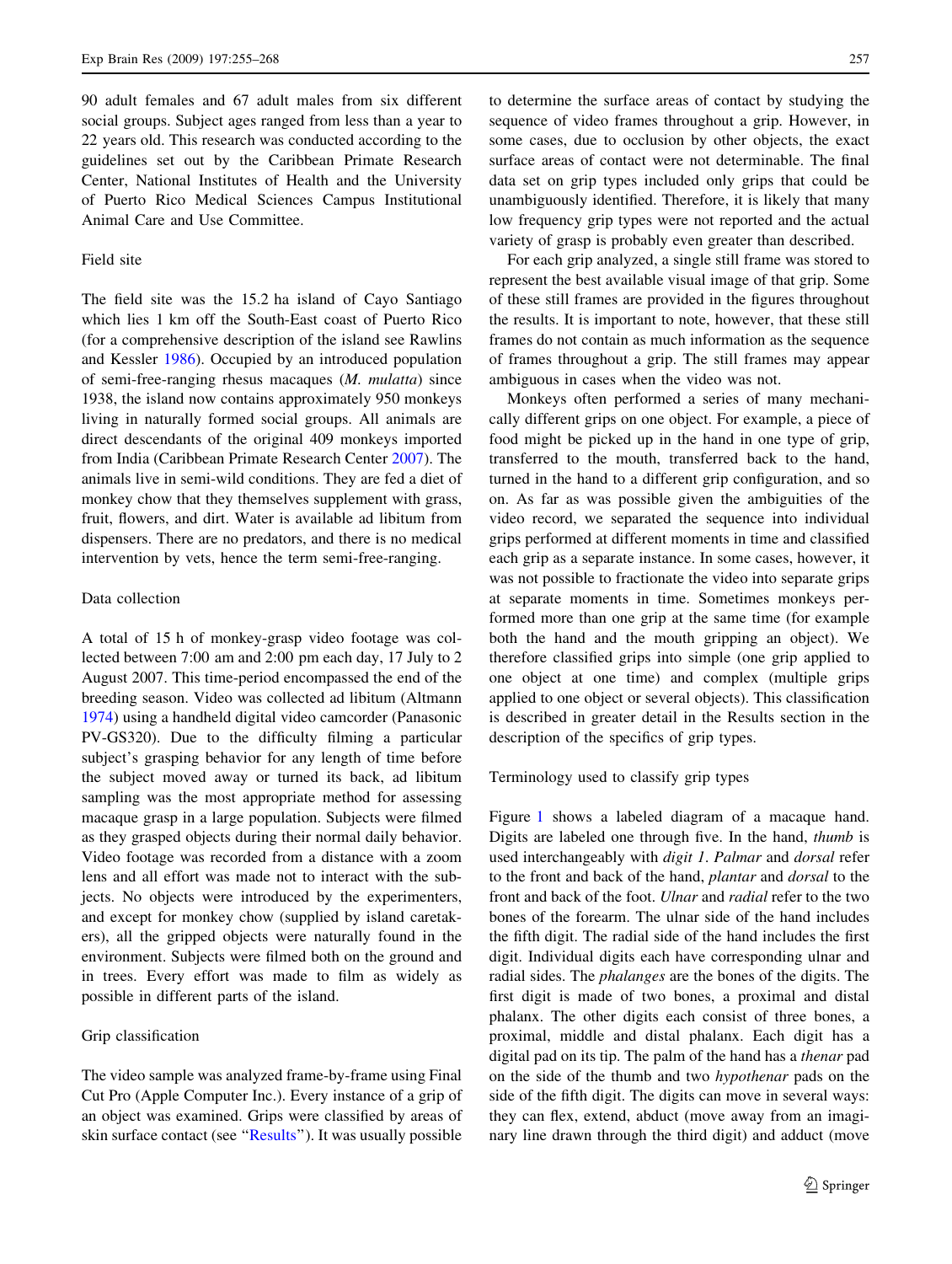<span id="page-3-0"></span>

Fig. 1 Drawing of palm-side view of a macaque monkey hand with surfaces labeled. The types of grip were categorized by the hand surfaces that were used to contact the gripped object

towards the same line). The thumb can also rotate so that its palmar side opposes the other digits.

## **Results**

The 5,554 classifiable grips observed in the video record fit into two broad functional categories: manipulation of objects (5,274 instances, 95%) and climbing (280 instances, 5%). This imbalance in number reflects the fact that the monkeys spent most of their time on the ground manipulating objects. The manipulation grips could be further divided into simple grips, in which a single object was held by a single grip (3,441 instances, 62% of total grips), and compound grips, in which multiple grips were applied to an object or several objects at the same time (1,833 instances, 33% of total grips).

#### Simple grips used for manipulation

Figure [2](#page-4-0)a shows the categories of simple manipulation grips, based on the area of skin contact on the gripped object. The grip types are shown in order of decreasing frequency. Many low frequency grip types were probably missed and therefore the full repertoire is probably larger.

# Pad-to-side grip

The pad-to-side grip (Fig. [3a](#page-5-0)) was the most common grip we observed, appearing 992 times, or 28.8% of the total number of simple manipulation grips. It involved a precise pinching of an object between digits 1 and 2. In the pad-toside grip, the distal pad of the thumb opposed the radial side of the second digit. In the prototypical example, the point of contact was at the distal knuckle of the second digit, but some flexibility existed, and the opposition ranged anywhere along the side of the middle and distal phalanges of the second digit. Figure [3](#page-5-0)a shows a small ball of clay being held, but this grip was used to manipulate many different kinds of small objects including blades of grass, pieces of fruit, and monkey chow.

# Pad-to-pad grip

Another high frequency grip, the pad-to-pad grip (Fig. [3b](#page-5-0)) appeared 921 times, comprising 26.8% of the total of simple manipulation grips. In this grip the distal pads of the first and second digit were perfectly opposed, with a large area of pulp-to-pulp contact. The point of opposition varied, with some instances being held between the very tips of the digits while others covered the entire palmar sides of the distal phalanges. When contact was between the very tips, the digits were partially flexed. As the digits extended, the focus of opposition moved to cover the entire distal pads. Figure [3b](#page-5-0) shows the grip being used to pull apart hair during grooming. Other commonly held objects were pieces of grass or small bits of dirt.

# Thumb-to-second/third grip

In the next grip type  $(Fig. 3c)$  $(Fig. 3c)$  $(Fig. 3c)$ , the second and third digits worked together in opposition to the thumb. This grip appeared 528 times, comprising 15.3% of the total of simple manipulation grips. In this grip, the palmar side of the thumb opposed the palmar sides of the second and third digits. On the thumb, the point of contact centered over the distal phalanx. On the second and third digits, the point of contact generally included the distal and middle phalanges but sometimes spilled over to the proximal phalanges for larger objects. The thumb could be fully extended (Fig. [3](#page-5-0)c) or partially flexed. Medium-sized objects, such as pieces of fruit or monkey chow, were frequently held this way.

#### Hand wrap

Another high frequency grip, the hand wrap (Fig. [3d](#page-5-0), e) appeared 421 times, comprising 12.2% of the total of simple manipulation grips. In this grip the four parallel fingers wrapped tightly around an object in a fist shape. The grip involved the palmar side of the entire hand and held the object firmly. Since the hand contoured the object, object circumference created a continuous range of hand wraps. Figure [3d](#page-5-0) shows one end of the continuum where a larger object was held. The thumb was positioned such that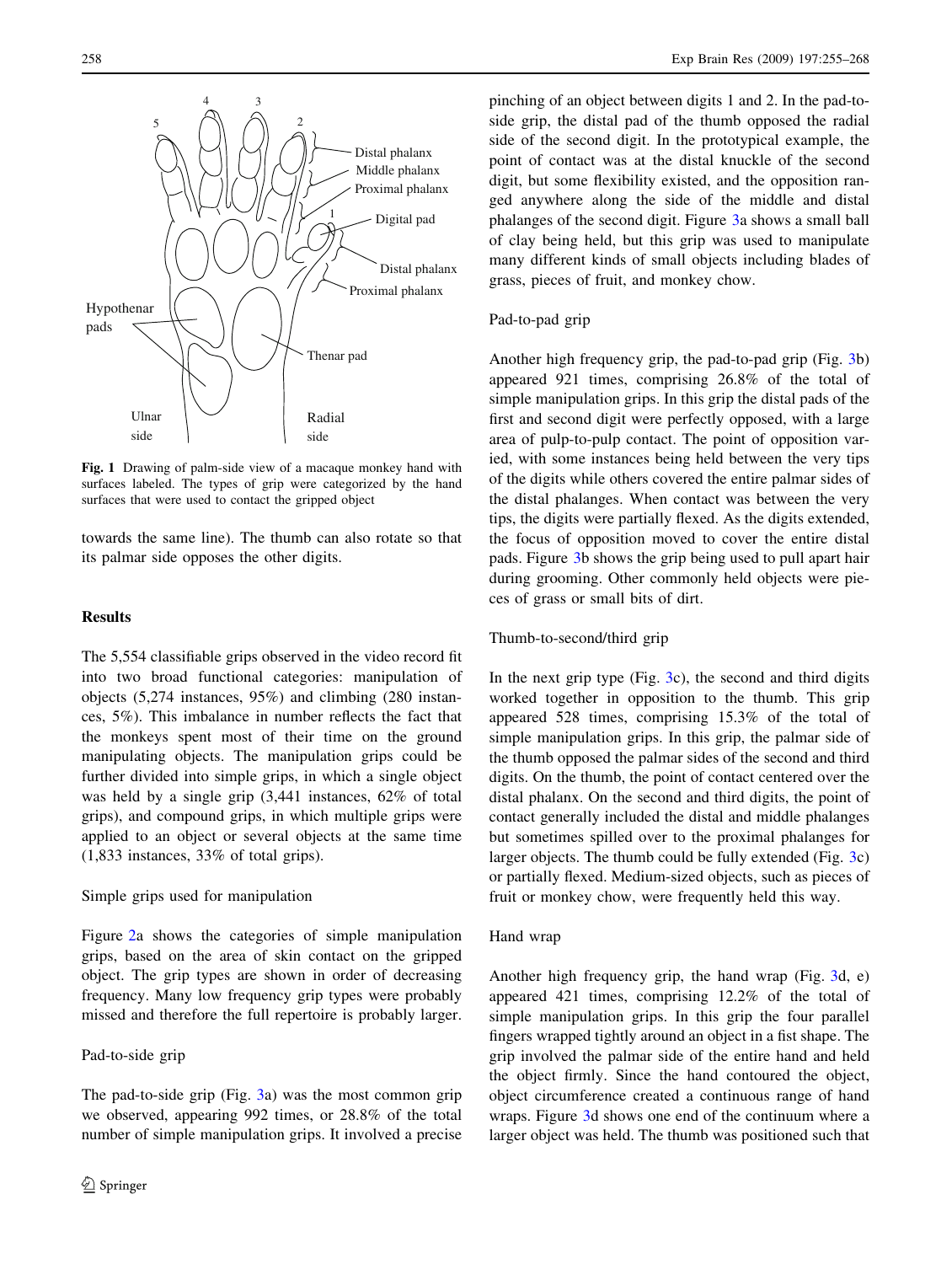<span id="page-4-0"></span>Fig. 2 Categories of grip and their frequency of use. a Categories of simple grip (one object in one gripper) used during manipulation of objects. Frequency is shown both as an absolute number and as a percent of the total number of simple manipulation grips. b Categories of grip used during climbing. Frequency is shown both as an absolute number and as a percent of the total number of climbing grips



it completely opposed the four parallel fingers. As a result of the object size, the hand could not completely encircle it, and the digits were only slightly flexed.

Figure [3e](#page-5-0) shows an example from the other end of the continuum with a smaller object. In this case, the twig contacted only the phalanges of digits 2–5, which were fully flexed and rolled-up into a fist shape. The phalanges alone completely encircled the twig. The rest of the hand curled around these phalanges, bracing them. Thus, the distal palm of the hand and the thumb were involved in the grip, but only to provide indirect object contact.

#### Tip-to-inside grip

The tip-to-inside grip (Fig. [3f](#page-5-0)) appeared 138 times, comprising 4.0% of the total of simple manipulation grips. In this grip, the tip and distal pad of the thumb opposed the palmar side of the second digit's middle and distal phalanges. In general, the second digit flexed around the object, while the thumb remained extended. The exact extent of the thumb's distal pad that made contact with the object varied somewhat among different instances of this grip. Figure [3f](#page-5-0) shows an example where a monkey held a small piece of clay. This grip was used for many different small to medium-sized objects.

#### Foot wrap

The foot wrap appeared 104 times, comprising 3.0% of the total of simple manipulation grips. Figure [3g](#page-5-0) shows a prototypical foot wrap where the entire plantar side of the first digit opposed the plantar surface of digits 2–5 and the distal sole.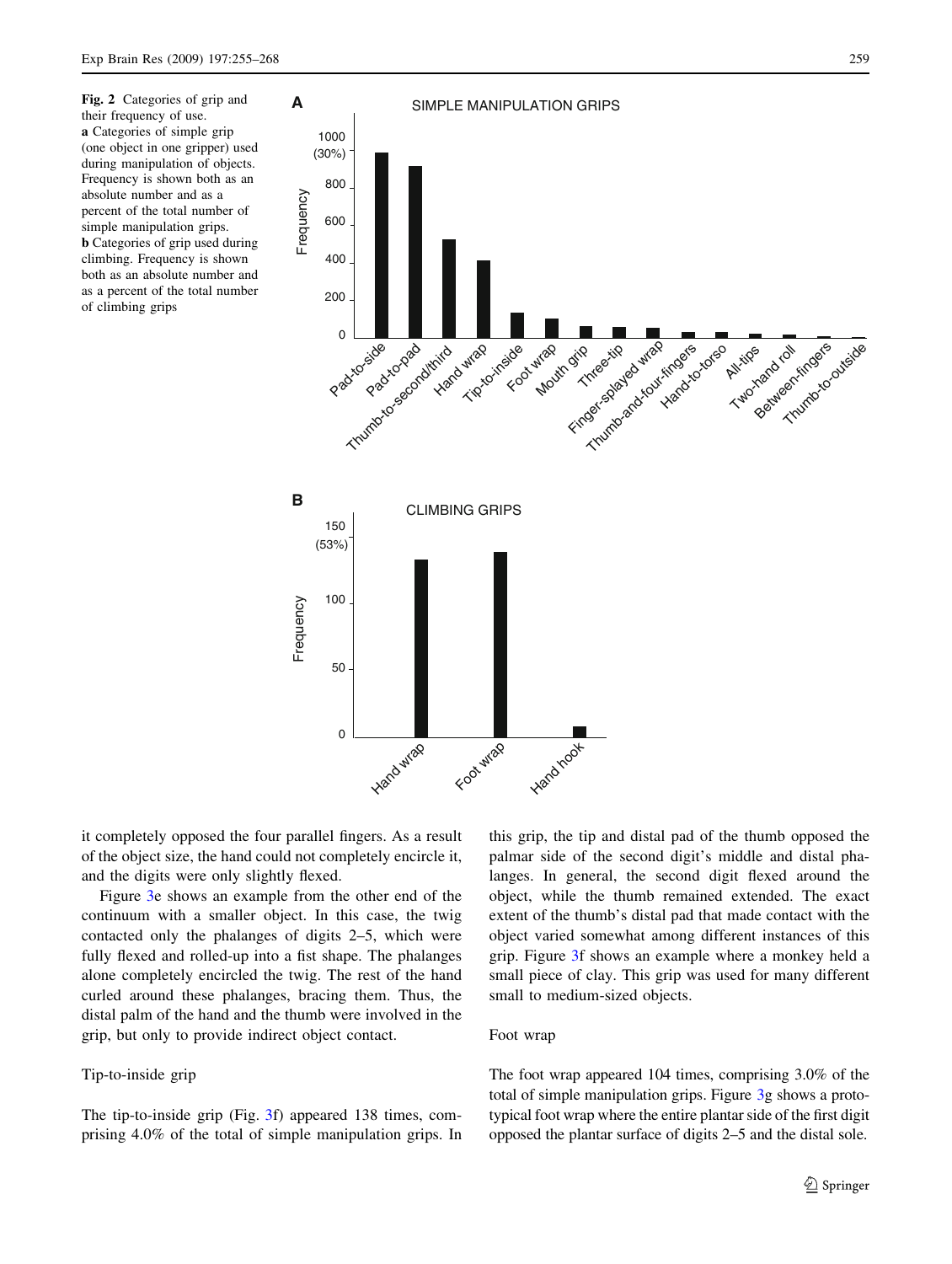<span id="page-5-0"></span>Fig. 3 Simple grips used during manipulation of objects. For each grip type, the surface area of contact is shown in red on the hand diagram, and a photo of a typical example is shown

**A**

Pad-to-Side Grip

Pad-to-Pad Grip





**B**





**C**

Thumb-to-Second-Third Grip





# **D**

Hand Wrap Example 1 Larger Object





We never observed a monkey manipulating an object with this grip; it was used only for holding. Often a monkey would manipulate an object with its hands, then pass it off to a foot wrap while it manipulated a new object in the hands, then retrieve the first object from the foot to continue manipulating it with the hands. Monkey chow was by far the most common object held in this way.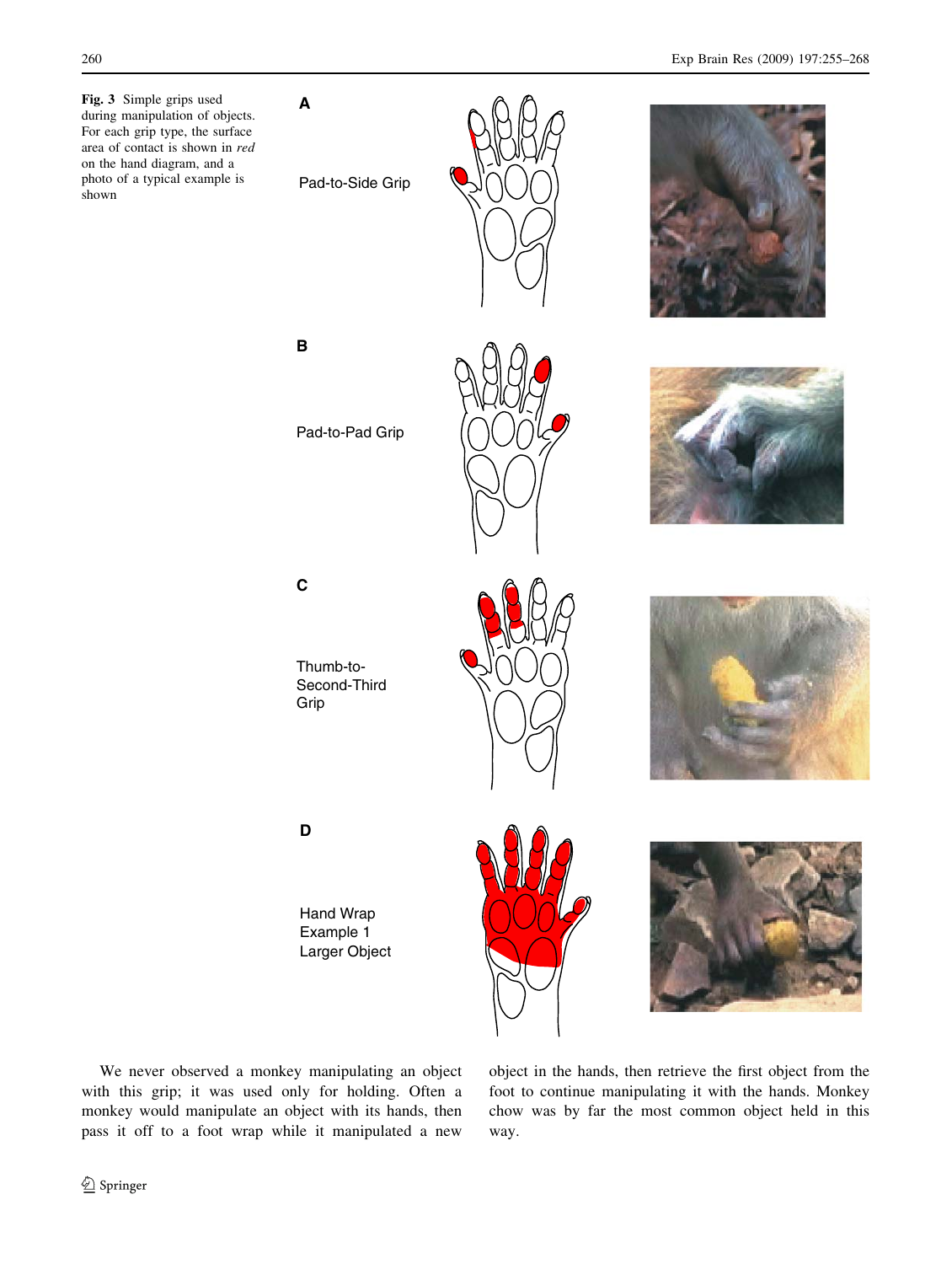Fig. 3 continued



#### Mouth grip

The mouth grip (Fig. [3h](#page-5-0)) occurred 68 times, comprising 2.0% of the total of simple manipulation grips. In this grip, the monkey held an object in its mouth either between the teeth or loosely between the lips. This was not an instance of the teeth biting down in order to chew or break a piece of food. Rather objects were held in the mouth while the monkey moved around or if its hands and feet were otherwise occupied. Objects held in a mouth grip ranged in size from a small piece of chow (Fig. [3](#page-5-0)h) to a coconut held by the husk.

# Three-tip grip

The three-tip grip (Fig. [3i](#page-5-0)) occurred 64 times, comprising 1.9% of the total of simple manipulation grips. In this grip, the tip of the thumb opposed the tips of the second and third digits. In the prototypical example shown in Fig. [3i](#page-5-0),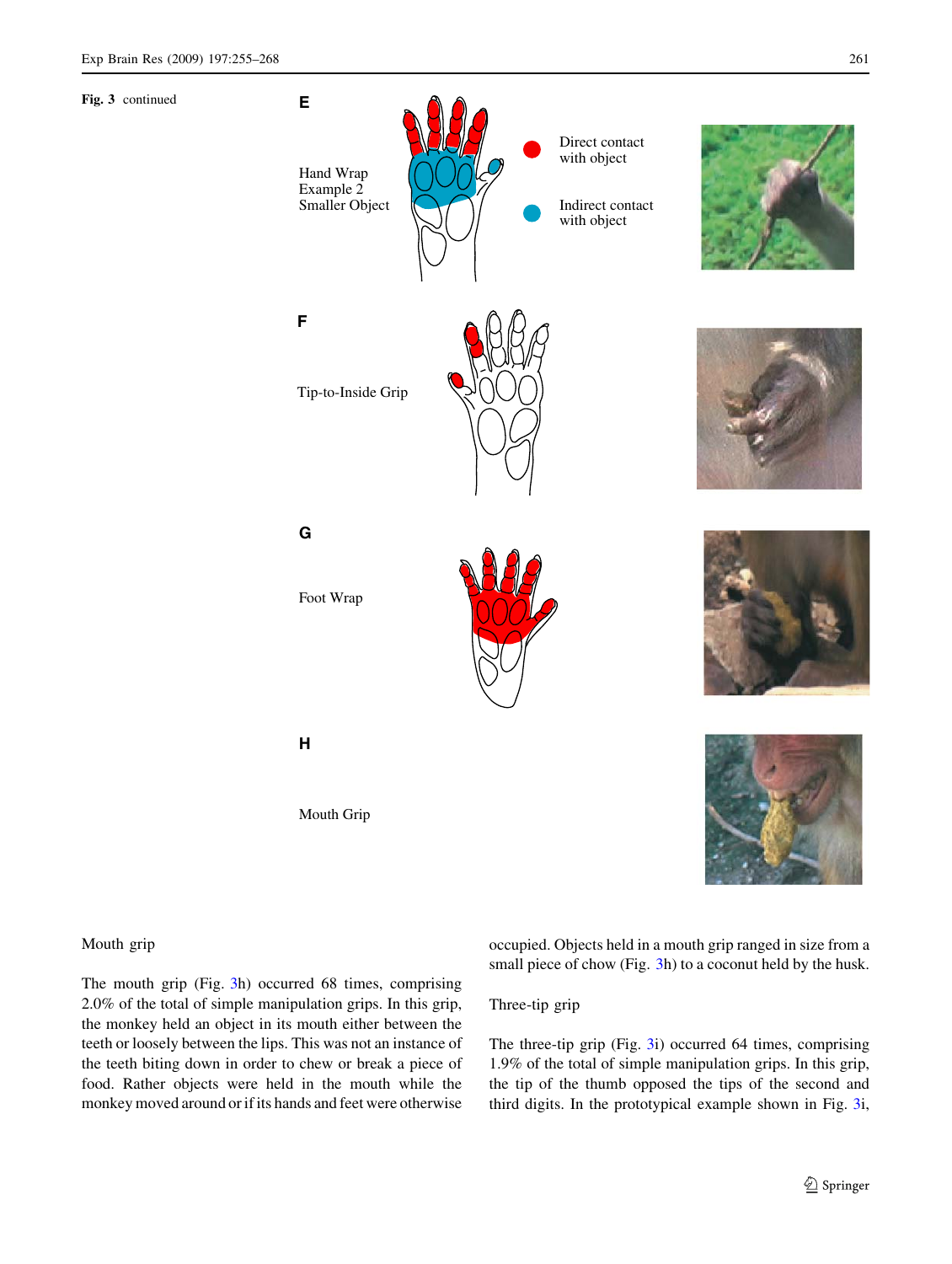**I**













**J**

Finger-Splayed Wrap



Thumb-and-Four-Fingers Grip





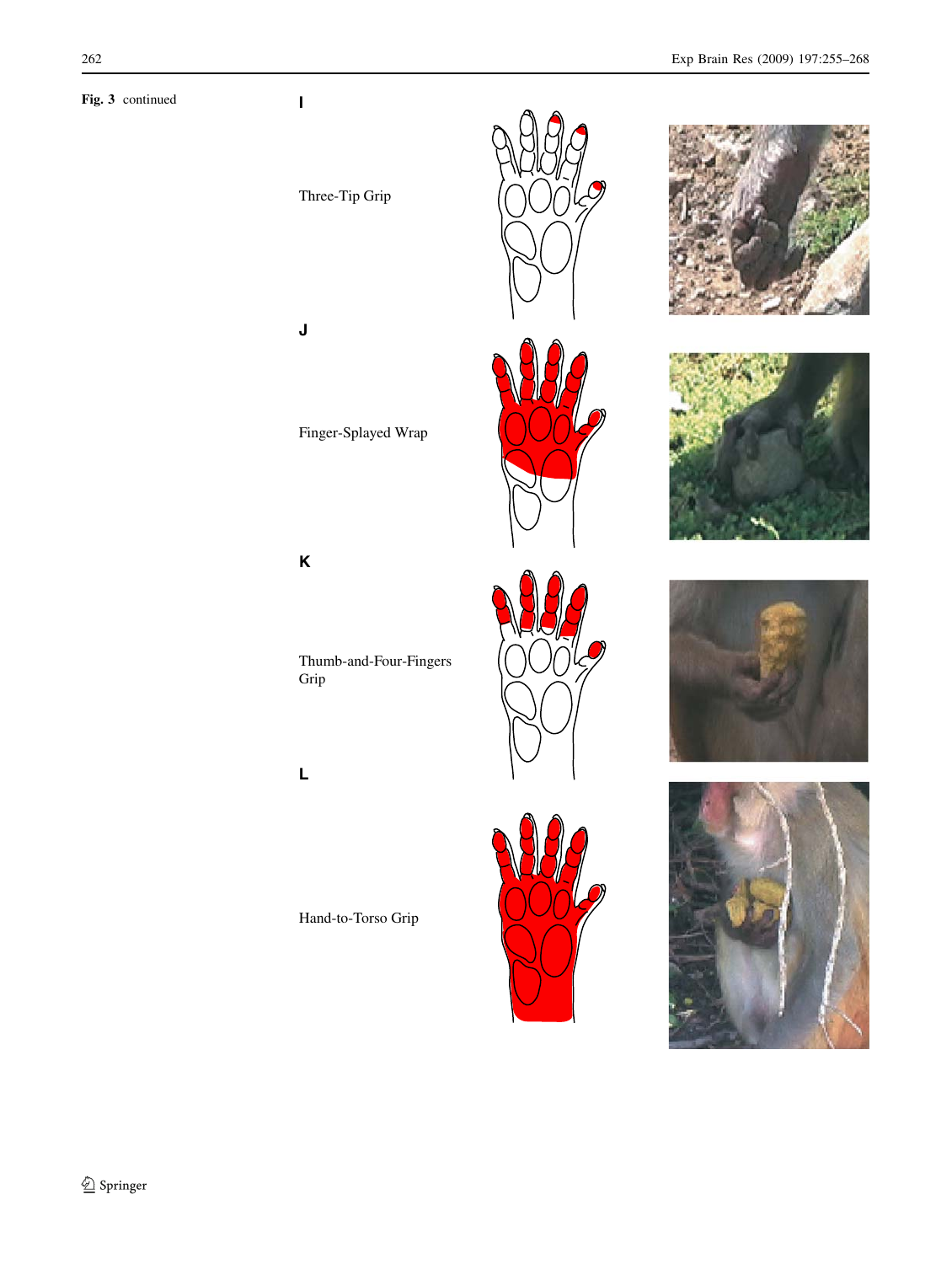Fig. 3 continued



the monkey held a small rock. Objects of that size were by far the most common ones held this way.

#### Finger-splayed wrap

The finger-splayed wrap (Fig. [3j](#page-5-0)) appeared 62 times in our sample, comprising 1.8% of the total of simple manipulation grips. Like the hand wrap, this grip involved the entire palmar surfaces of the five digits and hand. In the hand wrap, digits 2–5 were pressed against each other, acting as a single unit, and the object was held by means of an opposition between the fingers as a whole and the palm, or between the fingers as a whole and the thumb. In the fingersplayed wrap, in contrast, the fingers were separated and spread around the object, and therefore the object was held by means of a five-way opposition among all the fingers. Figure [3](#page-5-0)j shows an example where a monkey held a large rock with a finger-splayed wrap.

# Thumb-and-four-fingers grip

The thumb-and-four-fingers grip (Fig. [3](#page-5-0)k) appeared 42 times in our sample, comprising 1.2% of the total of simple manipulation grips. In this grip, the thumb was positioned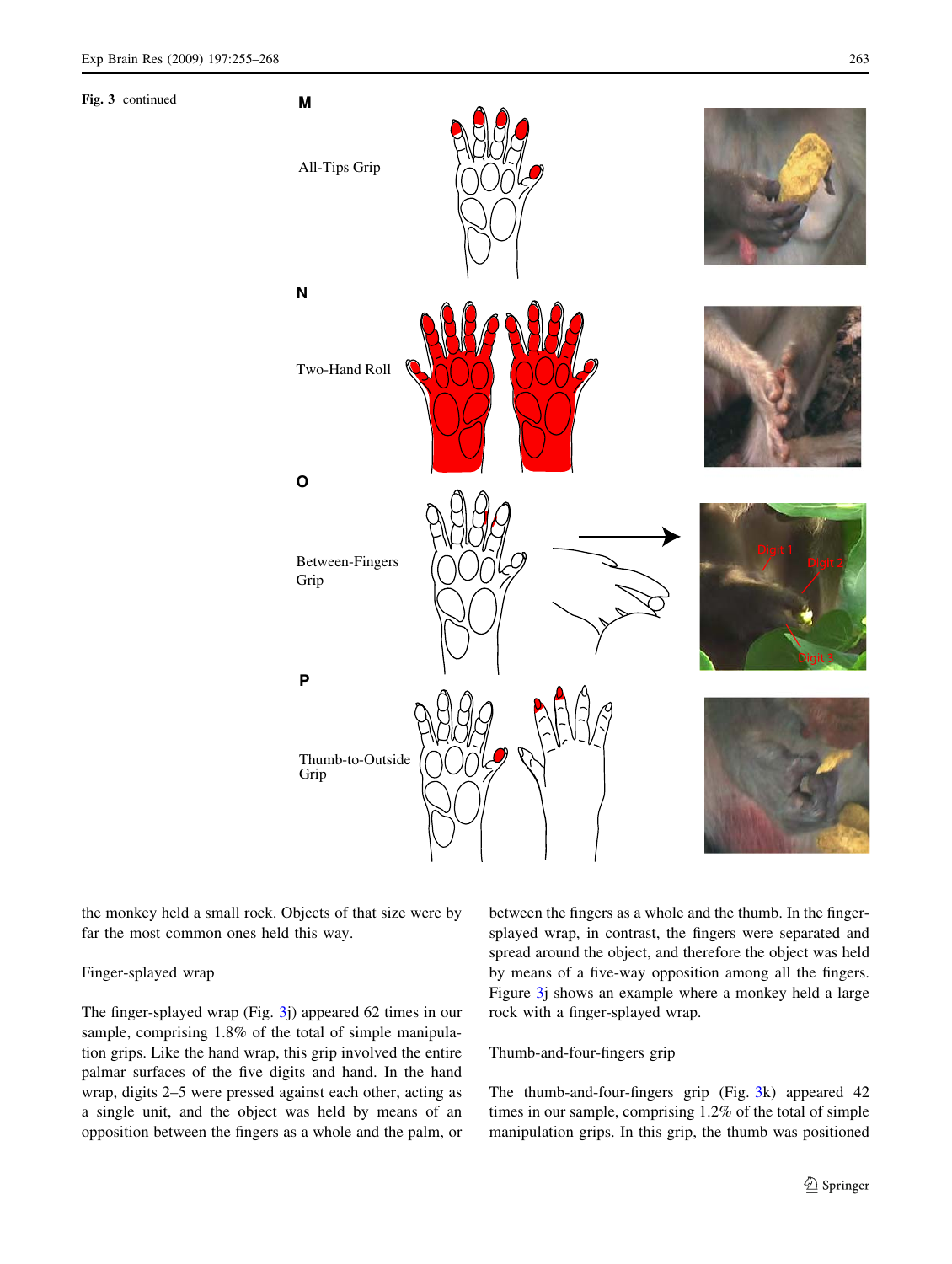to oppose the four fingers. The object was held between the palmar sides of the five digits without touching the palm of the hand. The main distinction between this grip and the hand wrap is that the palm did not contact the object. Contact with the thumb centered on the distal phalanx, with the focus closer to the tip. Digits 2–4 generally contacted the object completely, from the tips all the way down to the middle of the proximal phalanges. Given its smaller size, digit 5 generally had a smaller range, only touching the object between its tip and middle phalanx. Figure [3k](#page-5-0) shows an example where all five digits were lightly flexed in order to contour the object. This grip was commonly used to hold pieces of fruit or chow.

#### Hand-to-torso grip

The hand-to-torso grip (Fig. [3l](#page-5-0)) occurred 35 times in our video sample, comprising 1.0% of the total of simple manipulation grips. In this grip, the palm supinated, the digits spread, and a basket shape was made where the ulnar side of the hand and forearm met the torso. Objects were squeezed between the hand or forearm and the torso. Often five to ten objects would be held there at once, some only contacting the body indirectly via another object. The hand-to-torso grip was most common with pieces of monkey chow; however, we observed instances in which an adult female used the grip to hold an infant monkey. Despite the fact that multiple objects were sometimes held, the hand-to-torso grip was not classified as a compound grip because the collection of objects was effectively treated as a single continuous object held using a single opposition between two body parts. In this sense it was a single grip performed on something that acted mechanically as (and often was) a single object.

# All-tips grip

The all-tips grip (Fig. [3m](#page-5-0)) occurred 27 times in our video sample, comprising 0.8% of the total of simple manipulation grips. In this grip, the monkey held the object between the tips of all five digits. The thumb opposed the other digits. Opposition focused on the digit tips but could also involve the pads of the distal phalanges. Digits 2–5 were adjacent to each other or slightly spread, and the degree to which the thumb rotated into complete opposition varied slightly. Figure [3](#page-5-0)m shows an example in which a monkey used the all-tips grip to hold a piece of chow.

The two-hand roll (Fig. [3](#page-5-0)n) appeared 23 times, comprising 0.7% of the total of simple manipulation grips. It involved

# Two-hand roll

the object being rolled back and forth between the facing palmar sides of both hands. The range of object contact extended from the tips of the parallel digits down the entire length of the hand and even included the distal forearm. The hands were always moved in opposite directions. The movements were not necessarily only along the long axis of the hand, but sometimes side to side as well. Objects manipulated in this way varied in size from a small piece of dirt (Fig. [3](#page-5-0)n) to a large coconut. This behavior seemed mostly to be used for cleaning or sloughing the sides off an object. Even though the two-hand roll involved both hands, it was classified as a simple grip because it included a single opposition between two body parts. It was mechanically a single clamp placed on an object.

# Between-fingers grip

The low frequency between-fingers grip (Fig. [3](#page-5-0)o) appeared 12 times in our video sample, comprising 0.3% of the total of simple manipulation grips. The photograph in Fig. [3o](#page-5-0) is partially occluded and shadowed, but the hand can be distinguished (an outline of the hand is also shown) and the sequence of adjacent video frames further clarified the grip. Unfortunately, with so few instances of the between-fingers grip, we were not able to find a better still frame for it. In the between-fingers grip the object was pinched between the adjoining sides of two parallel digits, most often the second and third (like a cigarette grip in a person). Figure [3](#page-5-0)o shows a monkey holding a small piece of fruit. Other small diameter objects, such as twigs, were also held in a between-fingers grip.

#### Thumb-to-outside grip

The thumb-to-outside grip (Fig. [3](#page-5-0)p) occurred only four times in our video sample, comprising 0.1% of the total of simple manipulation grips. In this grip, the palmar pad of the thumb's distal phalanx opposed the dorsal side of the second and third digits' distal phalanges, on top of the nails. All three digits were almost fully flexed. This grip was observed with small objects including slivers of chow and pieces of clay.

# Compound grips

In addition to the simple grips described above where a hand held a single object, we also observed what we termed compound grips (1,833 instances), much more complex grips in which a monkey held an object with many grips simultaneously, or held many separately controlled objects in one hand.

For example, a coconut might be gripped by both hands, both feet, and the mouth simultaneously as the monkey tore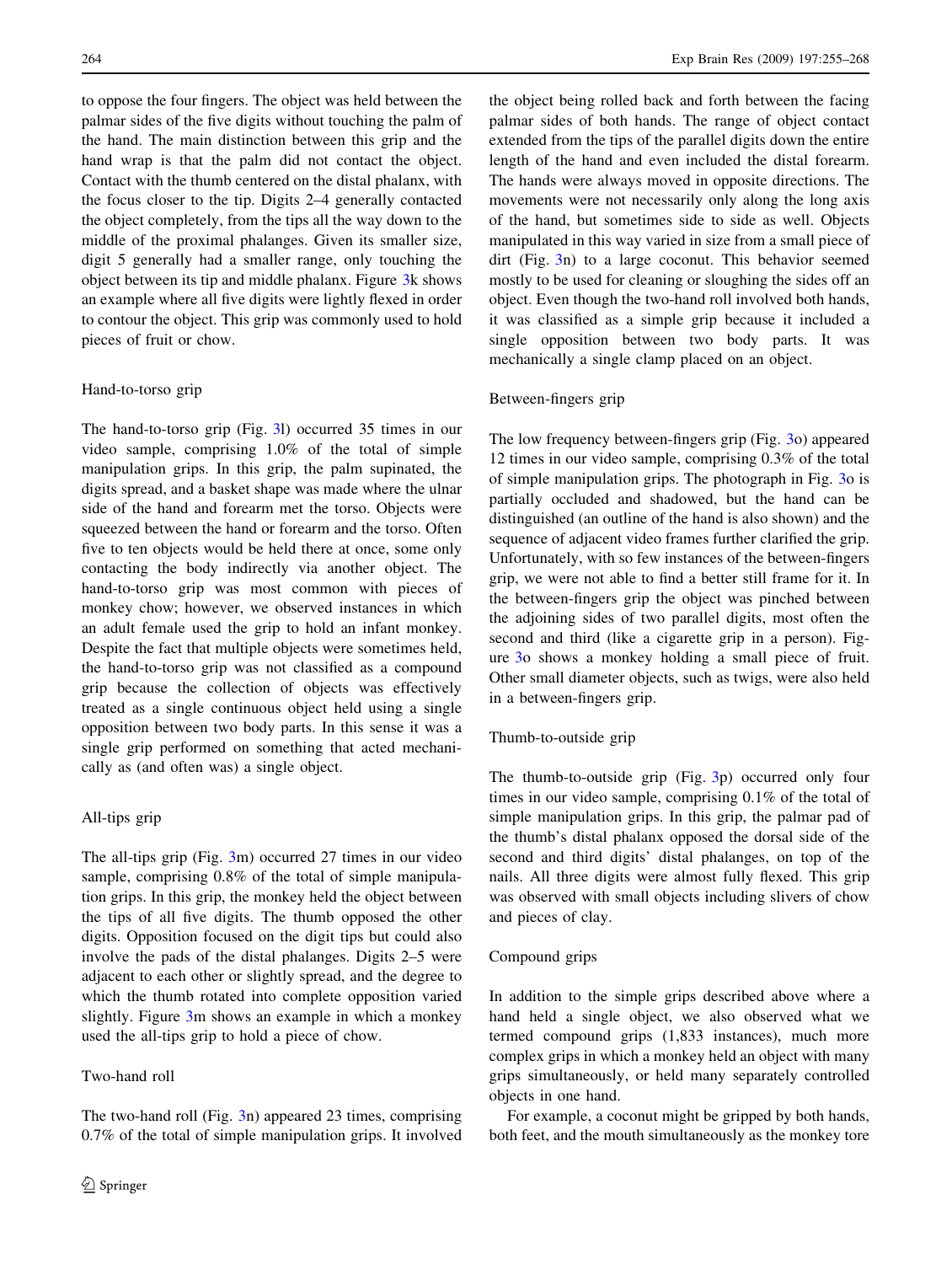

<span id="page-10-0"></span>Fig. 4 Compound grips in which several objects were stored in one part of the hand while another object was manipulated in a different part of the hand

at the husk. A smaller piece of fruit might be gripped by both hands and the mouth simultaneously. In these cases of many grippers on one object, the compound grip could be described as a simultaneous use of several of the simple grips. Categorizing these complex grips more precisely was difficult because of occlusion by the many body parts and the object being gripped. Thus whether the grip involved a specific subset of, or all of, the right and left hands, right and left feet, and mouth was often not possible to determine. Furthermore, these grips had a constantly shifting quality. For example, in manipulating a coconut, a monkey might tear violently at the husk, its different grippers coming into play and then disengaging in rapid changes. With these caveats in mind, we obtained the following breakdown of complex grips.

Grips that simultaneously used the mouth and both hands accounted for 1,024 instances (56% of complex grips).

Grips that simultaneously used the two hands, but no other gripper, accounted for 500 instances (27.3% of complex grips). These compound grips were different from the two-hand roll (described above as a simple grip) in the following manner. A two-hand roll involved a single opposition between two body parts, with one object squeezed between. A compound grip involving the two hands, in contrast, included two distinct grips on the object. For example, one hand might apply a hand-wrap grip to hold an object, while the other hand might apply a pad-topad grip to pinch off a part of the object. The main functional advantage of applying two grips to an object, one grip in each hand, was that it allowed the animal to apply a differential force between the two grips, thereby twisting or breaking the object. In contrast, a single grip allows only for holding, squeezing, or carrying an object.

Grips that simultaneously used many grippers, often in a manner difficult to assess, sometimes involving simultaneous use of all hands, feet and mouth, accounted for 145 instances (7.9% of complex grips).

Grips in which many separate objects were held in a single hand (the one-handed storage grip) accounted for 164 instances (8.9% of complex grips). This type of



Fig. 5 Climbing grips. a The climbing wrap could be used for the hand or the foot. b The climbing hook was observed only in the hand

compound grip was distinctive and easily identified in the video record. Some examples are shown in Fig. 4. The monkeys would hold one or more objects in a storage grip using the palm and digits 4 and 5, while at the same time manipulating another object with digits 1–3. The onehanded storage hold was functionally two grips in one hand, a storage grip and a manipulation grip that operated independently of each other.

# Climbing grips

The monkeys spent most of their time manipulating objects on the ground, and therefore only 5% of our footage included monkeys climbing. Unlike manipulation, during climbing only two different kinds of grips were observed: the climbing wrap (involving the hand or foot) and the climbing hook (involving the hand only). Figure [2](#page-4-0)b shows the relative distribution of these grip types.

#### Climbing wrap

Figure 5a shows the climbing wrap, by far the most common of the two functional categories, appearing a total of 273 times, 134 times in the hands and 139 times in the feet. For simplicity's sake, we will describe the grip in the hand, but it was the same regardless of whether it was a hand or foot grip. Like the power wrap, this grip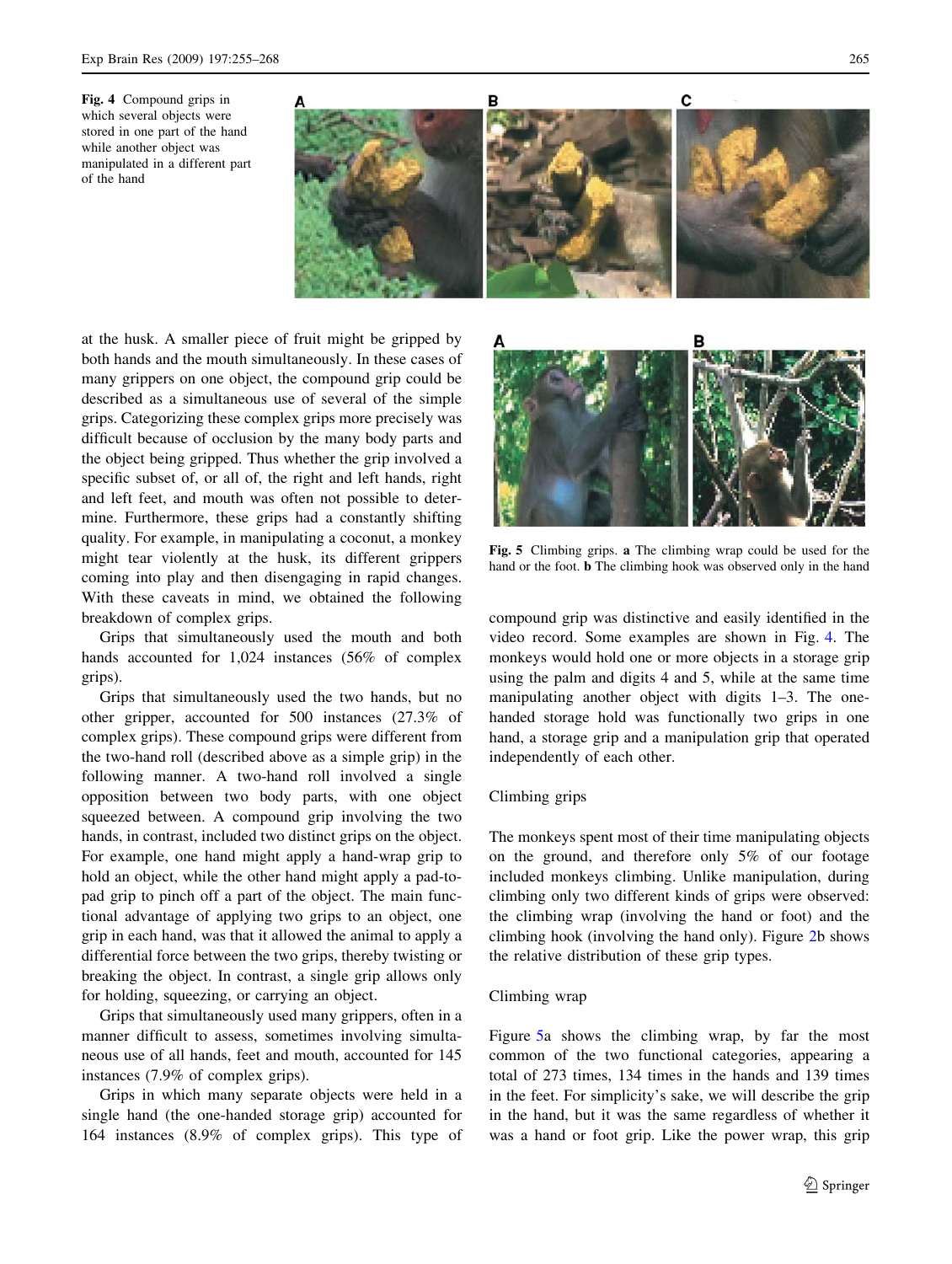used the entire palmar surface of the hand. The thumb abducted and rotated until it partially or entirely opposed the other four parallel digits. All digits modulated their flexion and extension in order to follow the contour of the object being grasped. Thus, the subtleties of the grip depended on object size. For a large branch the hand was almost flat, but for smaller branches the hand was flexed into a fist.

#### Climbing hook

The climbing hook (Fig. [5b](#page-10-0)) was rare, appearing only seven times in our video sample. Unlike the climbing wrap, the climbing hook appeared only in the hand, not the foot. In this grip, digits 2–5 were held together and were flexed at the distal or middle knuckle, forming a hook from which the monkey briefly hung. In contrast to the hand wrap, the thumb did not play an active role.

#### Discussion

The present study cataloged the grasp behavior of macaque monkeys. The study differed from previous studies of grip in primates in three main ways. First, although grasp has been described in macaques, it has not been described or catalogued in the same detail as in humans and apes (e.g. Christel [1993;](#page-13-0) Cutkosky [1989](#page-13-0); Kamakura et al. [1980](#page-13-0); Kroemer [1986](#page-13-0); Marzke and Wullstein [1996;](#page-13-0) Patkin [1981](#page-13-0); Pouydebat et al. [2006](#page-13-0); Spinozzi et al. [2004](#page-13-0); Wong and Whishaw [2004](#page-13-0)).

Second, in the present study, we described spontaneous grip throughout the course of normal daily activity. In this way, the results revealed the relative proportions of grip types in the natural repertoire. In contrast, most previous studies focused on grips that primates used in a controlled setting on a limited number of introduced objects (e.g. Christel [1993](#page-13-0); Marzke and Wullstein [1996](#page-13-0); Pouydebat et al. [2006\)](#page-13-0).

Third, the present study differed from previous studies in analyzing a larger range of grip behavior. The studies cited above examined grip of a single object in a single hand for the purpose of manipulating the object. In our sample, this type of grip comprised 58% of the total grips observed. We also considered grips between the two hands, in the mouth, in the foot, between the hand and the torso, compound grips of multiple objects, and grips used during climbing rather than during manipulation of objects. Our study therefore examined a greater range of behavior. We examined all behavior that could be considered a grip of an object.

Three specific questions were raised in the introduction and are addressed below.

#### Diversity of hand grips

Do macaque monkeys rely on a small repertoire of canonical hand grips, or do they use a large assortment of grips that are flexibly adapted to specific circumstances?

Classically, Napier ([1956\)](#page-13-0) described two canonical grip types: a precision grip for manipulation of small objects and a power grip for manipulation of larger objects. Napier pointed out that each of these two types consisted of many variants. Of the manipulation grip types that we observed, three of them involved the first and second digits coming together to pinch a small object. These grips were the pad-to-pad grip, the pad-to-side grip, and the tip-to-inside grip. These three variants are similar to the canonical precision grip. The padto-pad grip in particular exactly matches the classical precision grip. Together, the three variants comprised 60% of all simple manipulation grips and 44% of all grips observed.

We also observed two grip types that involved the palm and all five digits wrapping around an object: the hand wrap and the finger-splayed wrap. These two grips are similar to the canonical power grip. Together they comprised 14.0% of all simple manipulation grips and 9% of all grips observed.

These results show that the most common grips were indeed several variants of the classical precision grip and power grip. However, the monkeys had a large repertoire of less common grips involving many configurations of the fingers and many different surfaces of skin contact with the object, as well as grips that transcended a single hand. The results suggest that monkeys can flexibly produce a great range of grip types for different purposes, but that a small number of types are more common or more useful than others.

The grips during climbing seemed to have exactly the opposite character. They were stereotyped rather than flexible. We observed only two types of climbing grips: a simple climbing wrap and a hand hook. Different instances of the climbing wrap were virtually identical in hand conformation, the variance apparently caused mechanically by the size of the branch that the animal was gripping rather than by any differences in grip technique. The hand hooks were much less common, but within the small sample, they were also virtually identical.

A previous study directly comparable to the present study is Christel ([1993\)](#page-13-0) in which small food objects were given to primates and grips were categorized by the surfaces on the hand that contacted the object. Although macaque monkeys were not studied, a range of other primates were, and in each case a diversity of grips was reported. For example, orang-utans were reported to have 15 distinct grip types. The grip types were not described in as much detail as in the present study, but the diversity of primate grip described in Christel [\(1993](#page-13-0)) is consistent with the diversity reported here.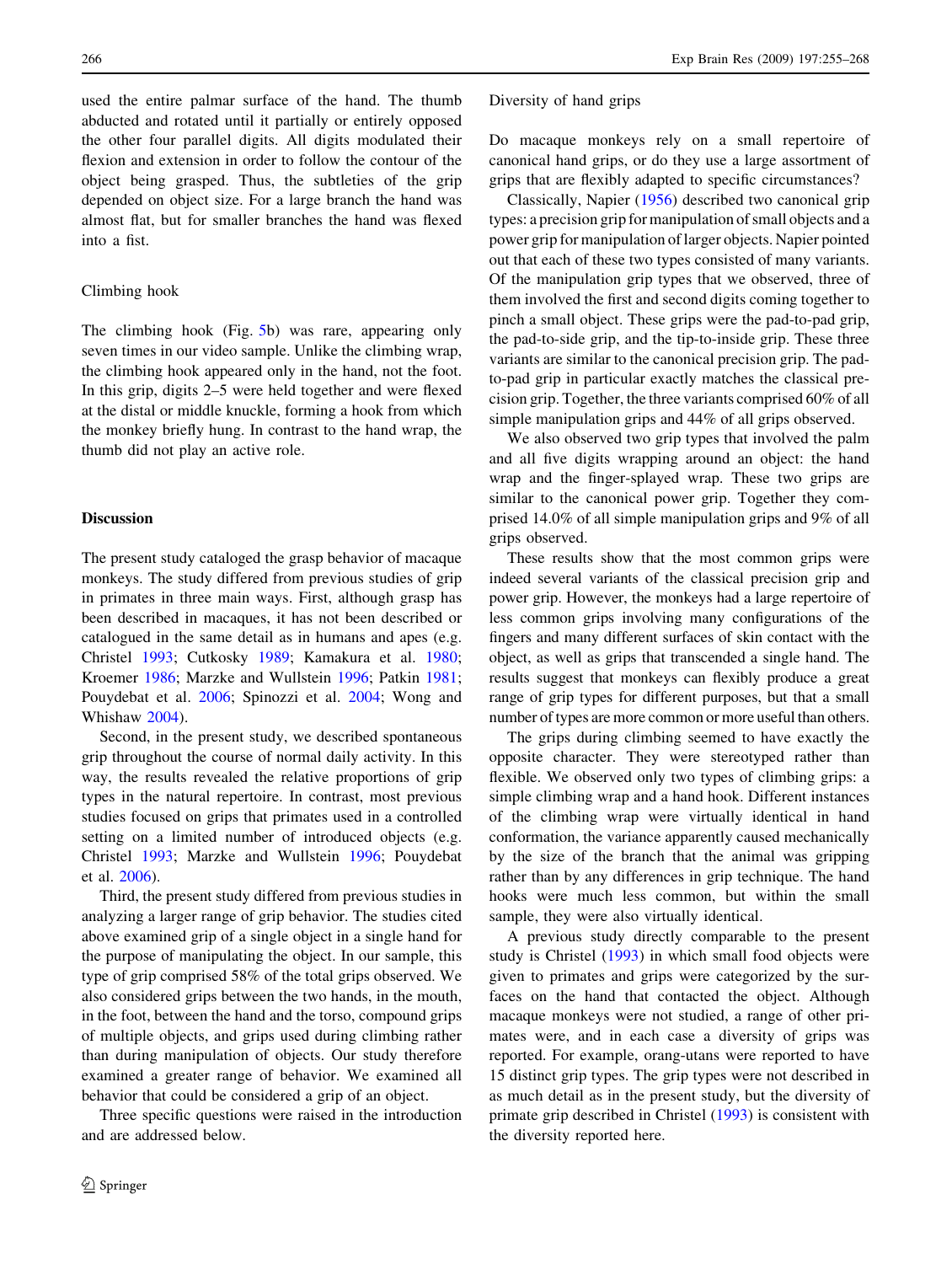#### Diversity of body parts in macaque grip

Do macaque monkeys grip only with body parts that are specifically adapted for gripping (the hand, foot, and mouth), or do they show evidence of a generalized concept of grip that applies to any two body parts that can be opposed? We observed monkeys to grip objects in one hand, between the two hands, in the mouth, in the foot, and between the hand/forearm and the chest. Of these different grips, only the grip between the hand/forearm and chest suggests any real generalizing. We did not observe any monkeys gripping in the armpit, between the knees, between the chin and the chest, or between the side of the head and the shoulder. The results suggest a limited flexibility. Grip in monkeys, at least in their natural repertoire, appears to involve mainly those body parts that are mechanically adapted for gripping. It may be that monkeys lack the cognitive sophistication to invent novel ways of gripping.

# Compound grips in macaques

Are macaque monkeys limited to gripping a single object in the hand at a time? We observed 164 instances of compound grips in which more that one object was gripped in the same hand. For example, a monkey might store a piece of food by gripping it between the palm and digits 4 and 5, and at the same time, in the same hand, hold and manipulate a piece of food by gripping it between digits 1, 2, and 3.

It is not surprising that a monkey holds several small objects together in one grasp. In principle, whether the object is one continuous piece, or made of several smaller pieces, the grasp could be the same. For example, the handto-torso grip sometimes involved one larger object (such as a baby monkey) or many small objects (such as a collection of chow). The compound grips described here, however, are different from a single grasp of many pieces. They are surprising in that more than one mechanical grasp was used in one hand at the same time. One grasp focused on the ulnar side of the hand and the second grasp focused on the radial side of the hand. These two grasps were apparently independent in the sense that, while one or several object were stored in the ulnar grip, objects could be picked up, put down, and manipulated in the radial grip. Essentially, the hand was acting like two hands, a storage hand and a manipulation hand.

# The functional importance of compound grips

Monkeys sometimes grip objects for the purpose of storing them or examining them, in which case a single grip is sufficient. But examining an object is a limited advantage.

It is useful to act on the object. Ideally the animal needs two grips, at two different locations on the object, such that a differential force can be applied that will alter the object.

Arguably the simplest action on an object is biting it and tearing off a piece. The mouth can be said to be the original gripper. Consider a predator such as a dog eating a carcass. If the carcass is large enough then gravity does the job of stabilizing the carcass while the dog grips and tears with its mouth. A small carcass, however, is not easily manageable in this manner and the dog resorts to a double grip. One grip is between a forepaw and the ground, pinning and stabilizing the object. The other grip is between the teeth. A predator such as a dog or lion therefore can be said to have a two-grip manipulation of objects that involves an interaction between the forepaw and the mouth.

Animals that sit on their hindquarters can achieve a more controlled grip by opposing the two forepaws. Squirrels for example sit on their haunches and hold a seed (or French fry) between the pads of their forepaws while chewing it. Here again is a two-grip action on an object. The differential force introduced between the mouth grip and the two-paw grip allows pieces of the food to be bitten off. Furthermore, the object can be rotated or adjusted in the two-paw grip to aim different parts of it at the mouth. Manipulation of objects in this framework is still focused on the mouth and interactions between the forepaws and the mouth.

In primates grip becomes more complex yet. Opposability is possible not only between the two forepaws, but between separate elements on a single forepaw. This advance is major because it allows a two-grip manipulation that does not include the mouth. Each hand can independently grip an object. A differential force can then be applied between the two hands, twisting the object, tearing it, or breaking it. The manipulation of objects can become dissociated from the mouth.

As found in the present study, monkeys (and certainly humans) are capable of even more flexibility by apply two grips within a single hand. In essence it is possible to hold an object with one grip and twist it with a second grip, all within the digits of one hand.

#### Range of grasp in natural behavior

There is a certain tendency in the neuroscience literature on the control of grip to focus on the grip of one hand on one object for the purpose of acquiring the object. If there is a fundamental message of the present study, it is that grip in macaque monkeys is more diverse. Simple hand grips of single objects did actually comprise 58% of all grips that we observed. However, a range of other grips was also observed. It is worth remembering that the mouth and foot are also used as grippers. The foot is different from the